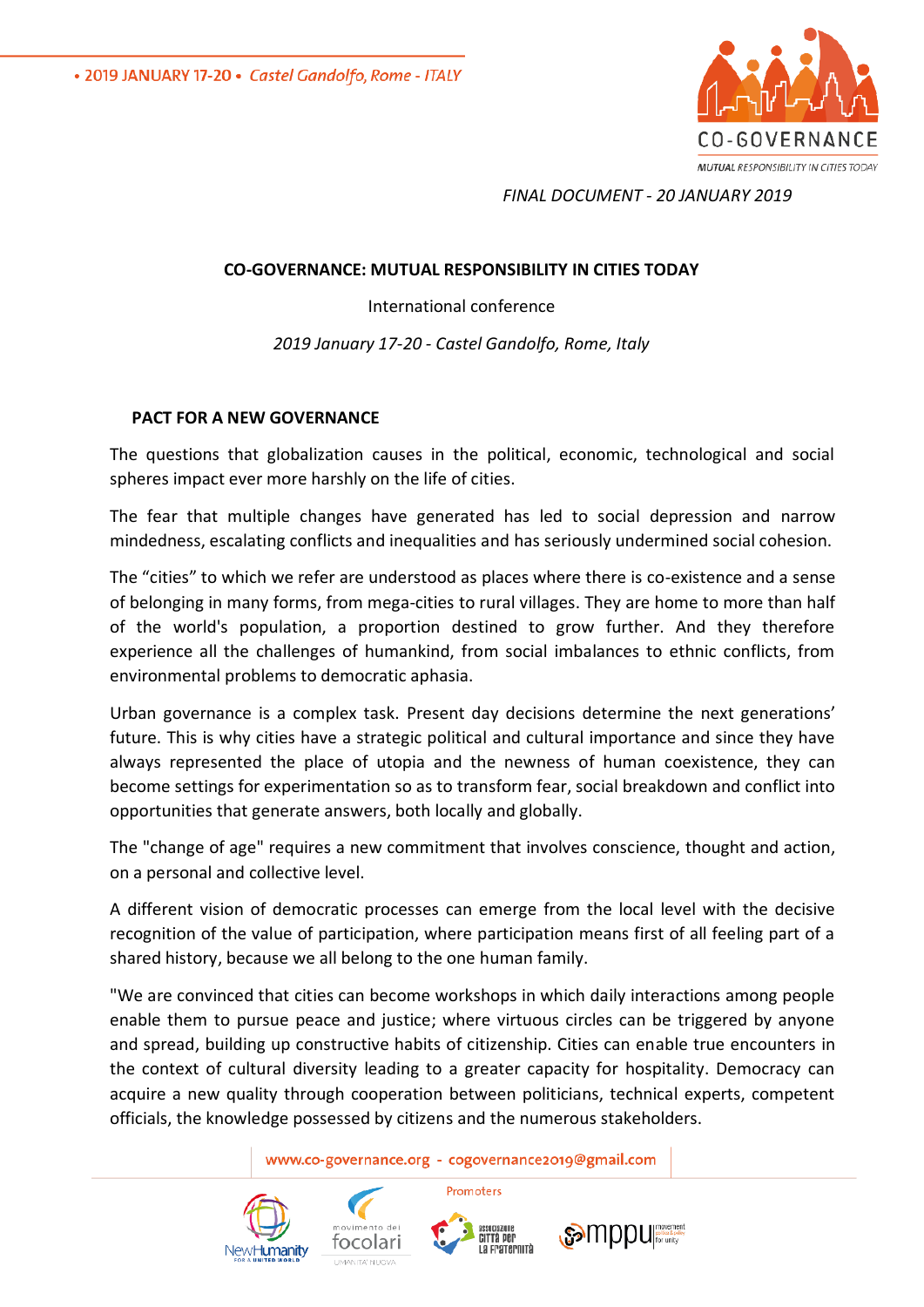

If this approach is consolidated in a great variety of effective practices, it can become a system and project itself on a global level".

The signatories of this Pact, coming from cities in various continents, and involved in different roles and commitments, have decided to become front line workers alongside those who are key players in other paths.

The first choice is to adopt the tool and philosophy of the network, a social structure defined by the nodes that support it and the quality of the human relationships that connect it.

In this context, networks are the most effective processes for aggregating diversity and, consequently, for responding with a broader vision to complex reality. Dialogue between different subjects can rebuild the fabric of the city, because it increases social capital, improves public choices and makes them more effective.

Networks, in fact, produce effects superior to the simple sum of their parts and yield the happiness of many, because they do not flatten out differences but strengthen the identity of all. By gathering and multiplying skills and talents, networks create the future in times when everything is compressed into the present.

The networks we are talking about are never closed circuits, but seek out connections with other networks, thus overcoming elitist policy closures and mitigating social asymmetries.

Moreover, they avoid becoming unproductive selfish organizations because they choose to approach and engage with people often on the margins of democratic dynamics due to economic, relational or cultural poverty.

To restore full political subjectivity to cities, the logic of networks must be implemented on at least three levels:

Networks of citizens: people who live in the city while having different roles and tasks, but inspired by the same sense of responsibility;

Networks of people working in particular sectors: forming groups in professional and economic spheres, the voluntary sector, faith communities, academia and universities, communications, etc.

networks among cities: because the unity of the human family does not come from a top down decision, but from an intelligent, active and patient building of a network of networks.

This leads to the key question that challenges political action primarily on the level of the method: how to decide? And how can decisions be translated into practice? It is a question asked of anyone who activates a network for political action.

Some priorities emerged from the conference.

Citizens who choose to operate in networks: cogovernance2019@gmail.com





Promoters

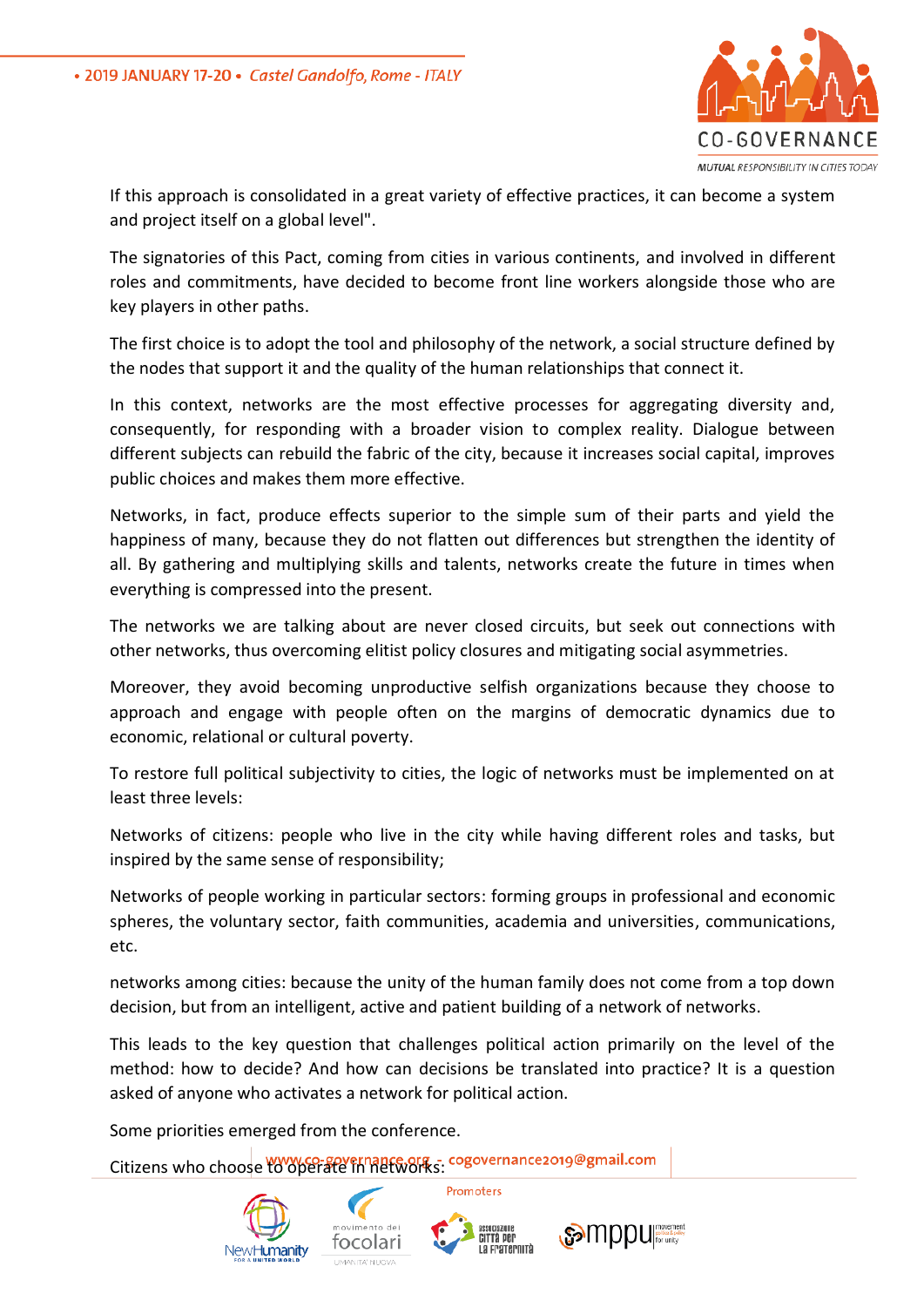

Opposing corruption, which has become a system through individual behaviours, by acting responsibly and with integrity on a personal, family and work level;

Seeking opportunities for continuous training to learn about contexts, strengthen motivations and acquire skills;

Demanding clear information, appreciating the multiplicity of languages (including new technologies) to tackle complex problems; transparency in decision-making processes; clarity on political agendas;

Looking towards the overall "design" of the city and cultivating it after having perceived it, safeguarding it even in adverse conditions through strategies for resilience;

Demanding a loyal relationship with institutions, while these must deserve the participation of citizens by making available elements of real power.

Collective stakeholders who choose to operate in networks:

Going through the city, giving voice to its wounds; offering a map of its potential and making it known, with complete information;

Helping to focus on the profound spirit of the city's history (genius loci) promoting it through their own skills;

Constantly being in dialogue with the institutions, harmonizing particular interests with the common good, without asking for favours, asking that participation find a stable home in new statutes, community agreements, and consultations.

Together with people engaged in the institutions they adopt some fundamental principles: transparency and integrity, task sharing and inclusion, accountability and evaluation.

In the significant but well defined territory of the cities, they address with competence and an overall vision, the urgent needs of the environment and social and urban planning, of the digital revolution and the crisis of representation, to find answers that can be applied on a large scale.

Cities that choose to work in networks:

They choose to share energies to "think locally and act globally" through various means such as town-twinning, which can create fragments of universal fraternity;

They aim to make citizenship work first of all by creating platforms that are accessible to all and easy to use;

they cooperate overcoming particular interests and prejudices that undermine trust, which is an indispensable foundation for building a network, aware that the difficulties on the path can become opportunities for bolder and broader strategies and creative collaboration;

www.co-governance.org - cogovernance2019@gmail.com